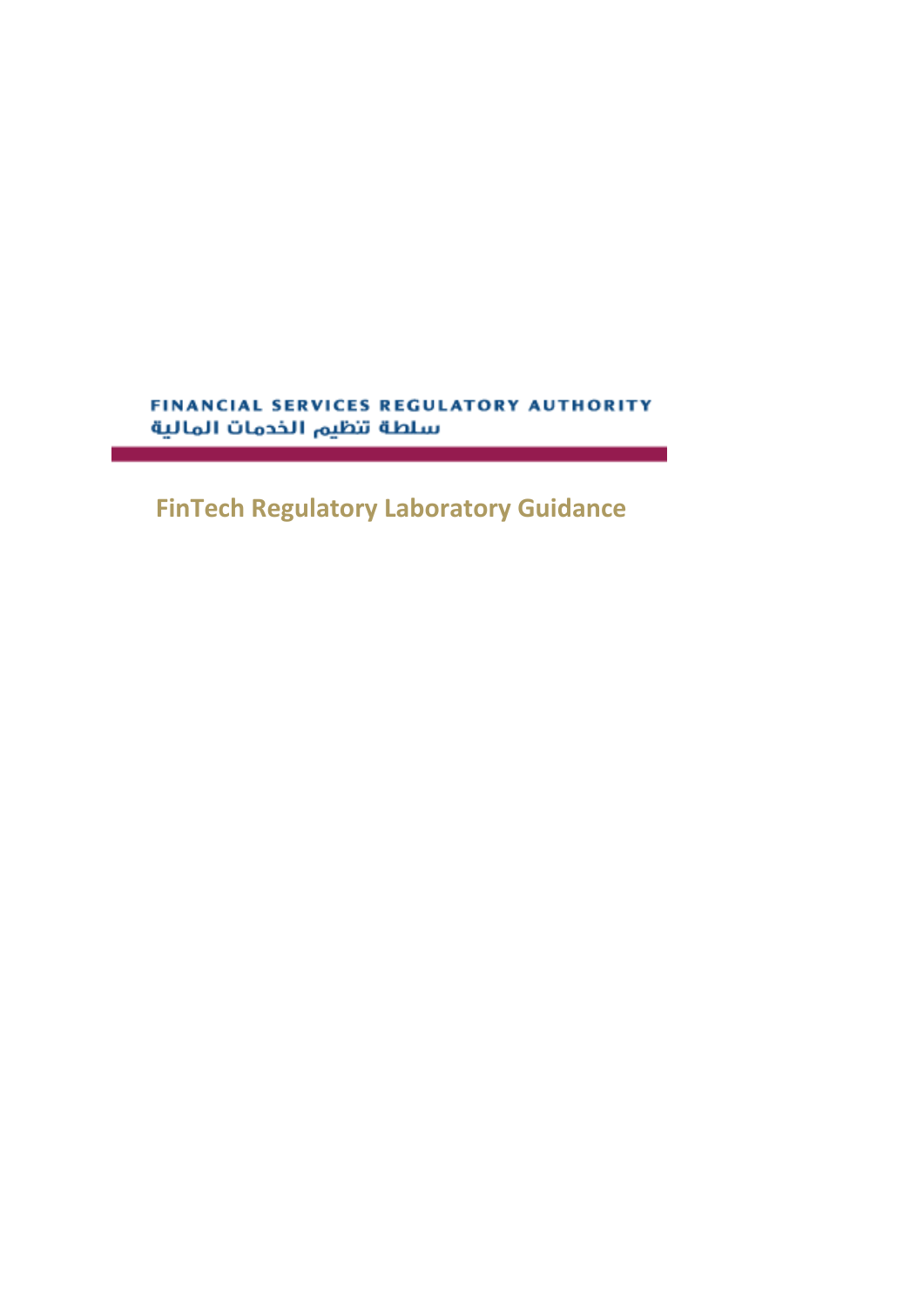## **TABLE OF CONTENTS**

| 5. |  |
|----|--|
|    |  |
|    |  |
|    |  |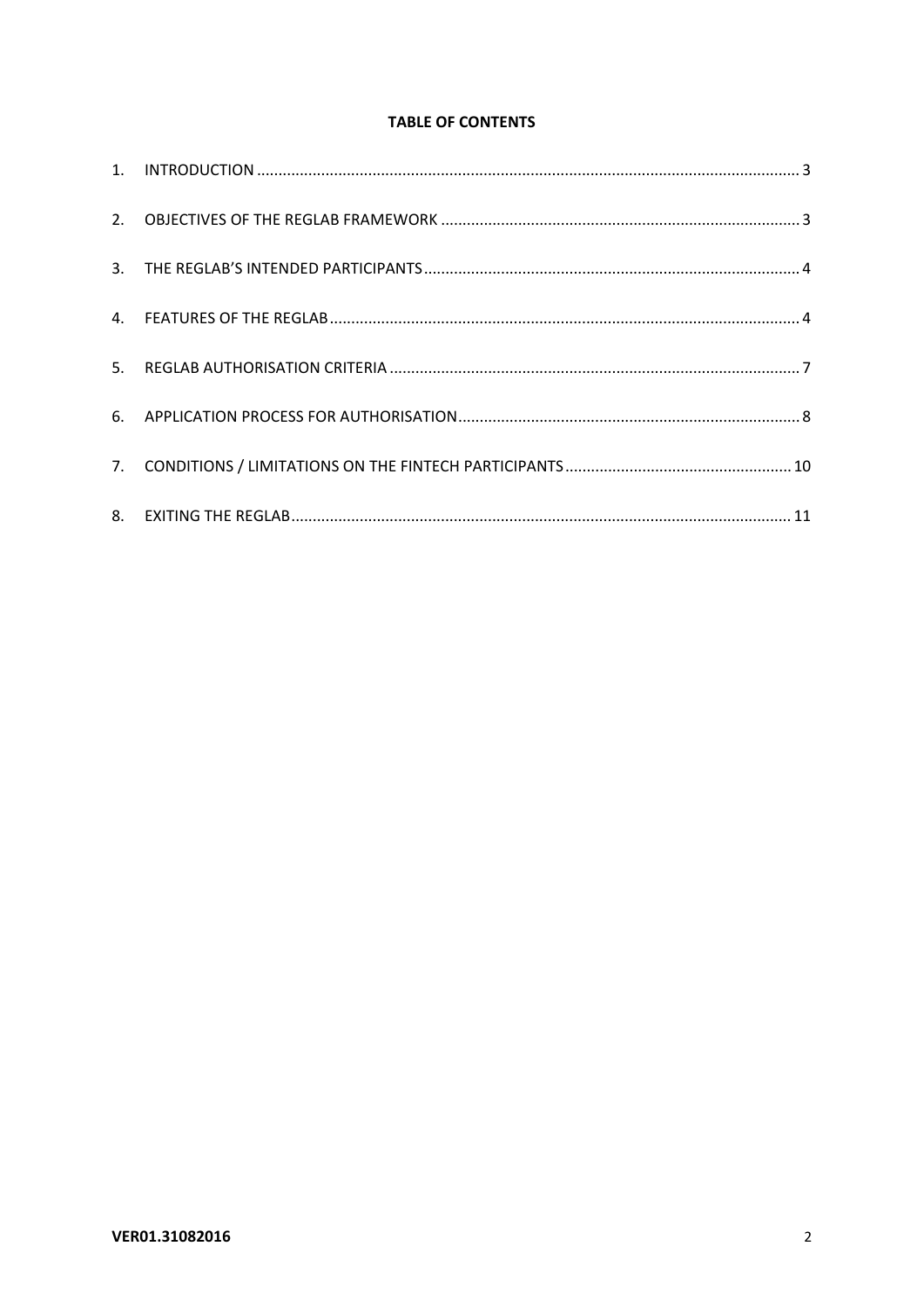# **1. INTRODUCTION**

- 1.1 This Guidance is issued under section 15(2) of the Financial Services and Markets Regulations 2015 ("**FSMR**"). It should be read in conjunction with the FSMR and the relevant FSRA Rulebooks where applicable.
- 1.2 The Guidance is applicable to the following Persons:
	- (a) an applicant for a Financial Services Permission to carry on the Regulated Activity of Developing Financial Technology Services within the RegLab in or from ADGM; and/or
	- (b) a FinTech Participant.
- 1.3 This Guidance sets out the Financial Services Regulatory Authority's ("**FSRA's**" or the "**Regulator's**") approach to the Regulatory Laboratory ("**RegLab**") framework. In particular, this Guidance includes the eligibility and authorisation criteria applicants must satisfy to be authorised as FinTech Participants, the authorisation process, the types of restrictions that the Regulator may impose on the FinTech Participants' conduct, as well as the information that FinTech Participants may be required to produce to the Regulator.
- 1.4 This Guidance is not an exhaustive source of the Regulator's policy on the exercise of its statutory powers and discretions. In the discharge of its regulatory mandate, the Regulator may impose other parameters to address any specific risks posed by the proposed activities of the applicant to carry on the Regulated Activity of *Developing Financial Technology Services within the RegLab*.
- 1.5 The Regulator is not bound by the requirements set out in this Guidance and may waive or modify these requirements at its discretion where appropriate.
- 1.6 Unless otherwise defined or the context otherwise requires, the terms contained in this Guidance have the same meaning as defined in the FSMR and the GLO Rulebook.

# **2. OBJECTIVES OF THE REGLAB FRAMEWORK**

- 2.1 FinTech allows the use of new technologies in the financial services industry to improve operational and customer engagement capabilities by leveraging analytics, data management and digital functions.
- 2.2 The fast evolving FinTech landscape where new and emerging FinTech solutions are becoming more diverse and sophisticated requires a responsive and progressive regulatory framework to facilitate the development, testing and adoption of promising FinTech innovations. In particular, the FinTech regulatory framework should encourage, rather than front‐run innovation, should be tailored and proportionate to the materiality of the risks posed, and should be responsive to support time-to-market of new FinTech solutions in a cost-efficient environment.
- 2.3 In light of these considerations, FSRA has created the RegLab, which is a specially tailored regulatory framework that provides a controlled environment for FinTech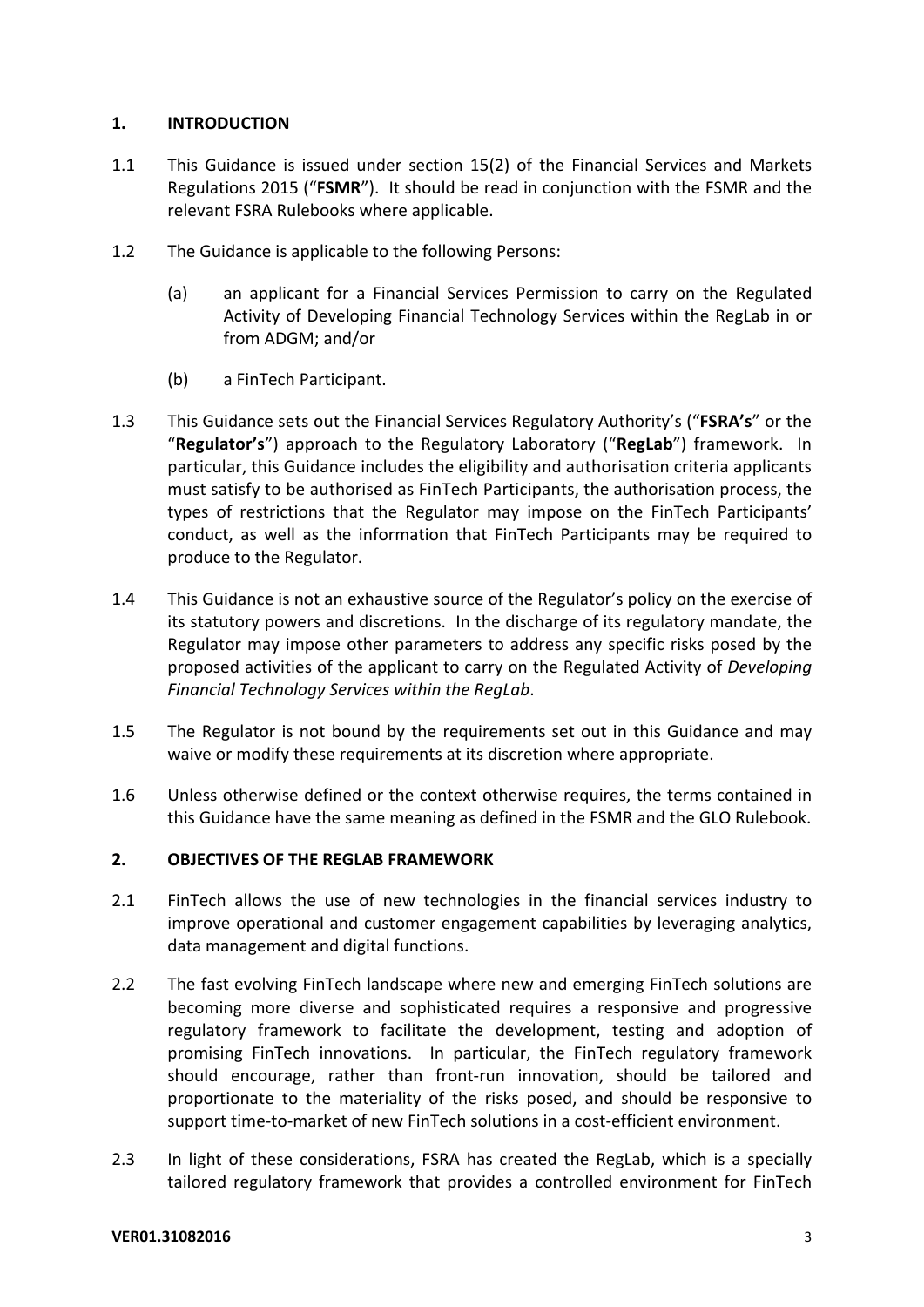Participants to develop and test innovative FinTech solutions without immediately being subject to all the regulatory requirements that would otherwise apply to Authorised Persons.

## **3. THE REGLAB'S INTENDED PARTICIPANTS**

- 3.1 FSRA's RegLab framework may apply to two categories of FinTech Participants:‐
	- (a) those who have a FinTech product that is untested in the UAE market, to enable the FinTech Participants to live-test the product in a clearly demarcated environment in ADGM with controlled scope and scale, without attracting the full suite of regulatory requirements; and
	- (b) those who may already be offering their FinTech product in the market, but wish to continue researching and developing it, and to live-test and offer any product enhancements, variations or new features on a limited rollout basis within the confines of the RegLab.
- 3.2 The RegLab is not intended to be a platform for firms to launch an established FinTech product which complies with all relevant regulatory requirements to a wider market. Financial institutions wishing to pilot and launch their complying technological innovations can do so in the ADGM under the existing authorisation and supervisory regime under the FSMR, without the need for the RegLab authorisation.

## **4. FEATURES OF THE REGLAB**

#### **Developing Financial Technology Services within the RegLab**

- 4.1 FinTech Participants that qualify for authorisation under the RegLab framework will be granted an FSRA Financial Services Permission ("**FSP**") in accordance with section 30 of the FSMR to carry on the Regulated Activity of Developing Financial Technology Services within the RegLab.
- 4.2 *Developing Financial Technology Services within the RegLab* means the Regulated Activity specified in paragraph 73A of Schedule 1 to the FSMR.
- 4.3 The FinTech Participant authorised under the RegLab will be required to establish a commercial presence in ADGM.

#### **Blank‐Sheet Approach**

4.4 The legislative requirements applicable to FinTech Participants under the RegLab framework will be tailored according to the specific characteristics and risks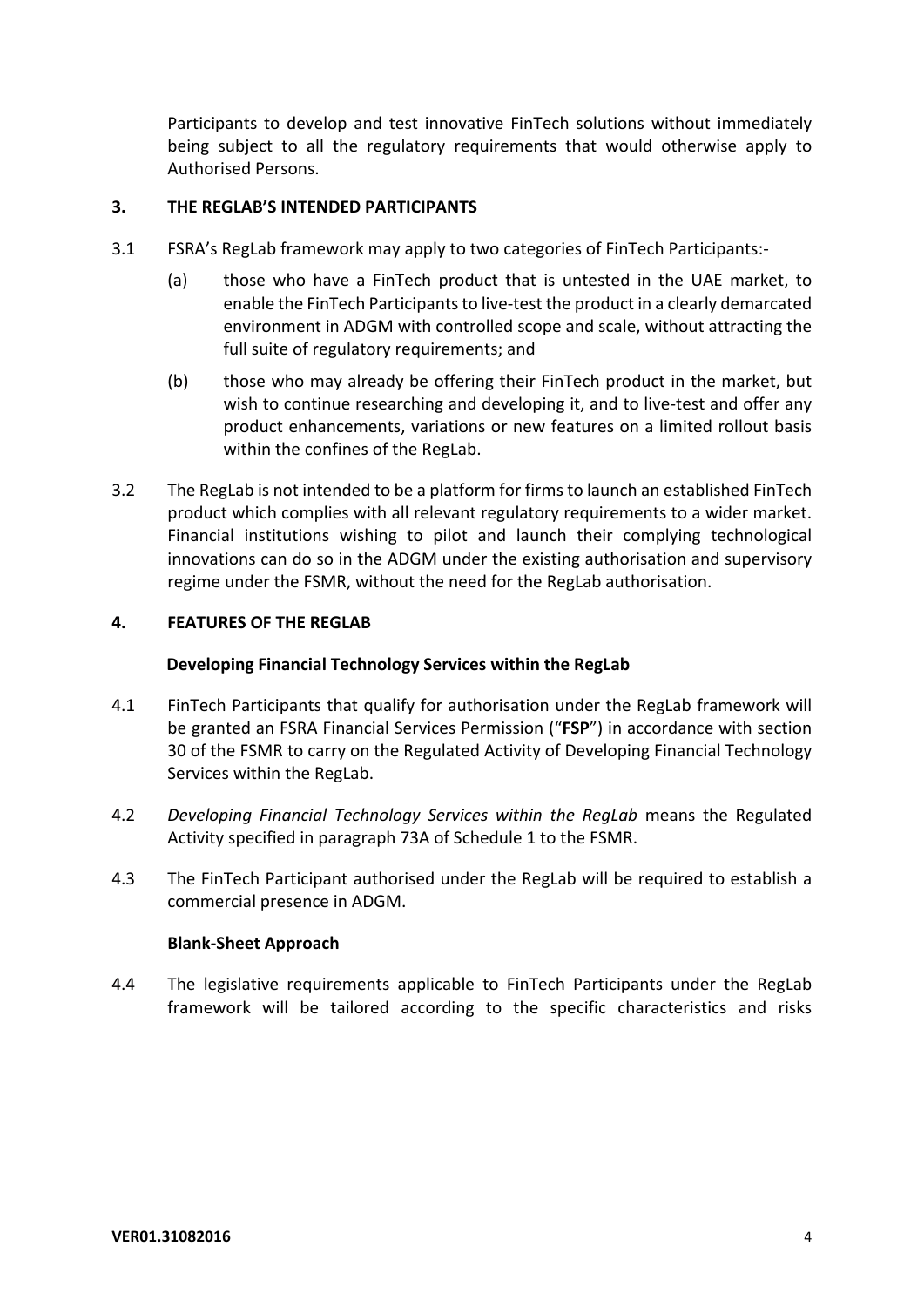associated with the FinTech Proposal. This approach is consistent with the Regulator's objective to offer a responsive and risk‐appropriate regulatory framework.

- 4.5 The requirements that will apply to FinTech participants under the RegLab framework may be adapted from existing regulations (including but not limited to the FSMR) and the FSRA Rules, as applicable.
- 4.6 As such, generally, the regulatory requirements applicable to all Persons to whom the FSMR applies would initially apply to each applicant for an FSP to carry on the Regulated Activity of Developing Financial Technology Services within the RegLab.
- 4.7 On receipt of the RegLab application, the Regulator will work with the applicant to identify those Rules (or Rulebooks, as the case may be) that are not relevant to the applicant's FinTech Proposal. The Regulator may then waive or modify any of these Rules or Rulebooks (in part or entirely, as appropriate) by way of a waiver or a modification notice.
- 4.8 As certain Rules will be waived or modified for the FinTech Participant under the RegLab, the Regulator will, among other things:‐
	- (a) set client and exposure limits to limit the scope and scale of the FinTech Participant's test activities; and
	- (b) impose boundaries/geographical restrictions to ensure that client impact is controlled and the clients' interests are protected.

Please refer to section 5.2 below titled Authorisation Requirements for further details of the requirements that the Regulator may impose.

- 4.9 The Regulator may vary the applicable waivers and modifications as the FinTech Participants progress through different stages of testing of their FinTech solution. Variations will be subject to the changing risks that the FinTech Proposal may pose at any point.
- 4.10 The RegLab is not intended to create a risk‐free FinTech environment an acceptable degree of risk is unavoidable in all innovation and entrepreneurial endeavours. What the RegLab aims to achieve is a controlled environment that promotes FinTech innovation, yet minimises the risks of poor client outcomes posed by these innovative solutions.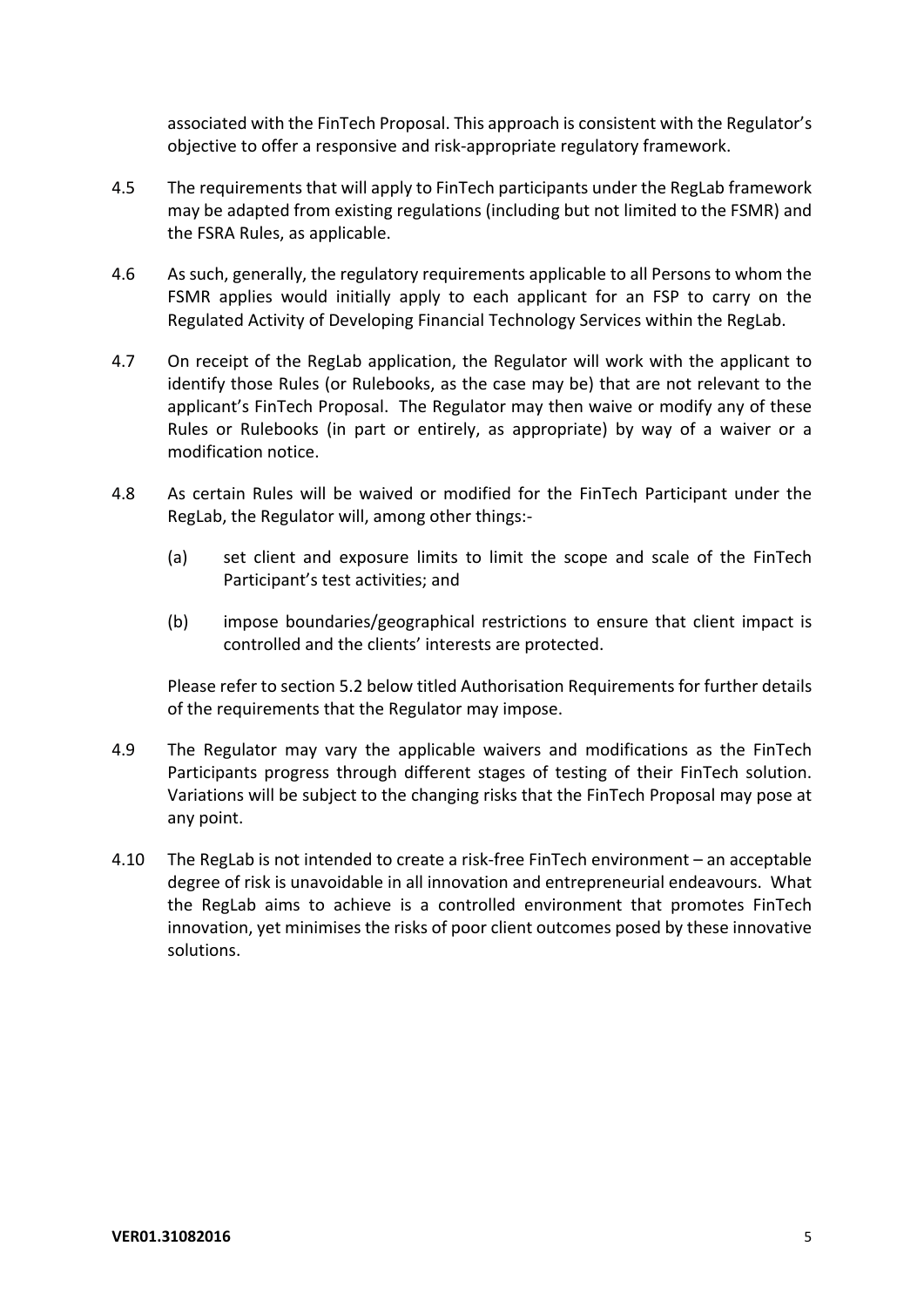## **Two‐year validity period**

- 4.11 The FSP granted under the RegLab will have a validity period of up to two yearsfor the FinTech Participant to test its FinTech solution.
- 4.12 At the end of the two-year validity period (or earlier if the size, scale or progress of the FinTech Proposal warrants), the FinTech Participant will exit the RegLab and, if eligible, migrate to the full authorisation and supervisory regime under the FSMR.
- 4.13 To be eligible to migrate to the full authorisation and supervisory regime, the FinTech Participant will be required to demonstrate to the Regulator that it:‐
	- (a) has achieved its intended test outcomes under the RegLab so as to deploy the FinTech product on a broader scale, and
	- (b) continues to be fit and proper to be an Authorised Person in the ADGM.
- 4.14 If the FinTech Participant is unable to satisfy the above criteria, it will be required to cease carrying on the Regulated Activity of Developing Financial Technology Services within the RegLab. The deadline for ceasing the Regulated Activity will be upon the expiry of its RegLab FSP, or at such time as the Regulator varies or cancels the FSP in accordance with section 33 of the FSMR. Please refer to section 8 below for more details.
- 4.15 During the two‐year validity period, the Regulator will engage with and support the FinTech Participant and ensure the FinTech Participant operates within the parameters as set and agreed to prior to the grant of the FSP.
- 4.16 The two-year validity period of the authorisation granted under the RegLab may be extended in exceptional circumstances only, determined at the Regulator's discretion on a case‐by‐case basis.

## **Dedicated FinTech supervisory team**

- 4.17 The Regulator's dedicated FinTech supervisory team will provide tailored guidance and support to applicants interested in applying to the RegLab and guide them in, among other things:‐
	- (a) understanding the RegLab regulatory framework;
	- (b) preparing their RegLab application;
	- (c) drawing up a risk‐appropriate testing parameters; and
	- (d) meeting their ongoing regulatory requirements.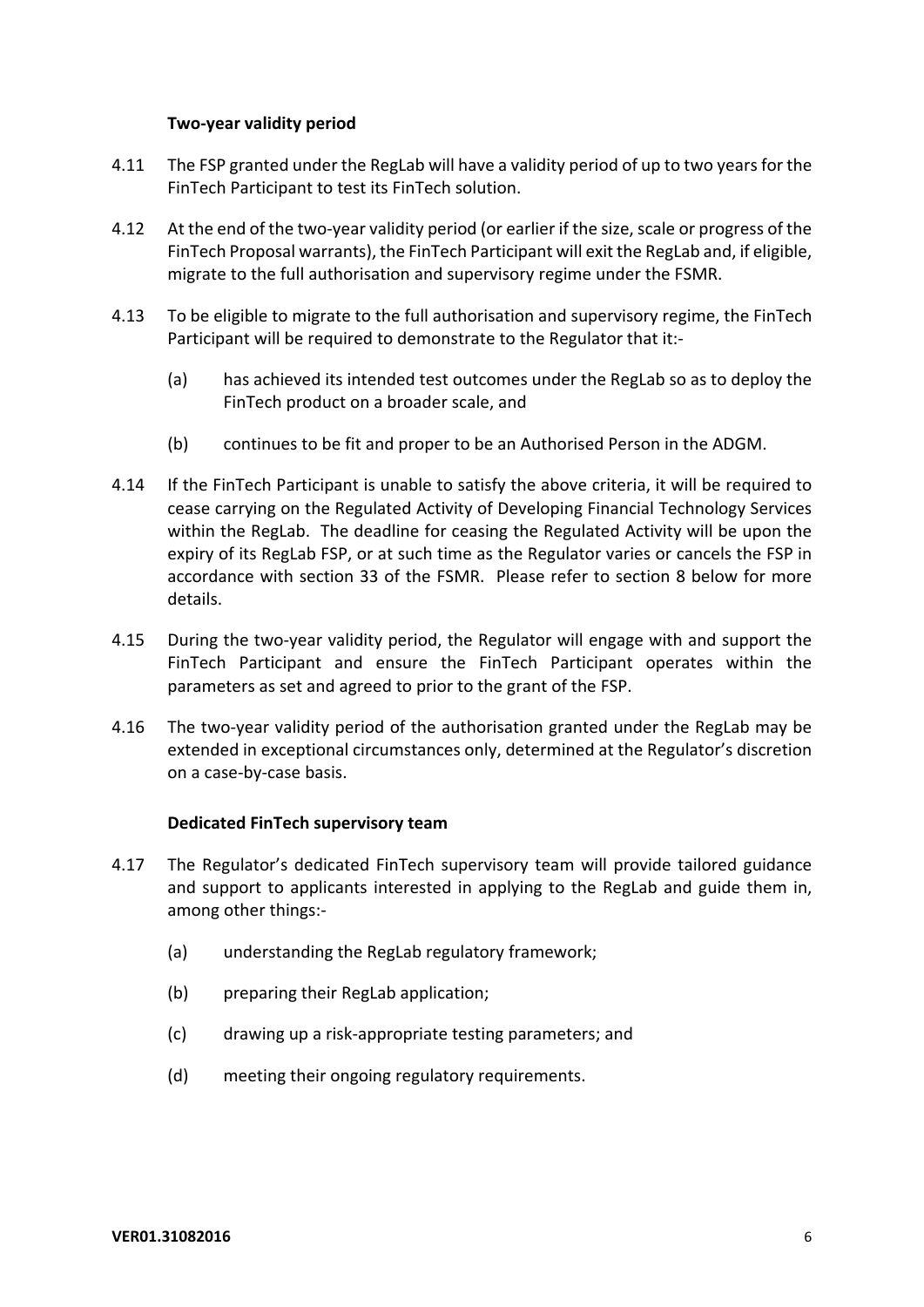### **5. REGLAB AUTHORISATION CRITERIA**

#### **Evaluation Criteria**

- 5.1 To qualify for authorisation under the RegLab framework, the applicant must demonstrate how it satisfies the following evaluation criteria:
	- (a) the FinTech Proposal promotes FinTech innovation, in terms of the business application and deployment model of the technology.
	- (b) the FinTech Proposal has the potential to:
		- i. promote significant growth, efficiency or competition in the financial sector;
		- ii. promote better risk management solutions and regulatory outcomes for the financial industry; or
		- iii. improve the choices and welfare of clients.
	- (c) the FinTech Proposal is at a sufficiently advanced stage of development to mount a live test.
	- (d) the FinTech Proposal can be deployed in the ADGM and the UAE on a broader scale or contribute to the development of ADGM as a financial centre, and, if so, how the applicant intends to do so on completion of the validity period.

## **Authorisation Requirements**

- 5.2 In order to become authorised under the RegLab framework, the applicant must also demonstrate to the satisfaction of the Regulator that it:
	- (a) satisfies, and will continue to satisfy, any Threshold Conditions made under section 7(2) of the FSMR, including but not limited to the following:
		- i. the applicant has adequate and appropriate resources, including financial resources, to develop and test its FinTech Proposal;
		- ii. the applicant is fit and proper; and
		- iii. the applicant has relevant technical and business knowledge and experience to develop and test the FinTech Proposal;
	- (b) is able to clearly define the FinTech Proposal's test parameters, control boundaries, key milestones and intended outcomes;
	- (c) is able to propose an acceptable reporting schedule to report to the Regulator on the status and progress of development and testing of its FinTech Proposal;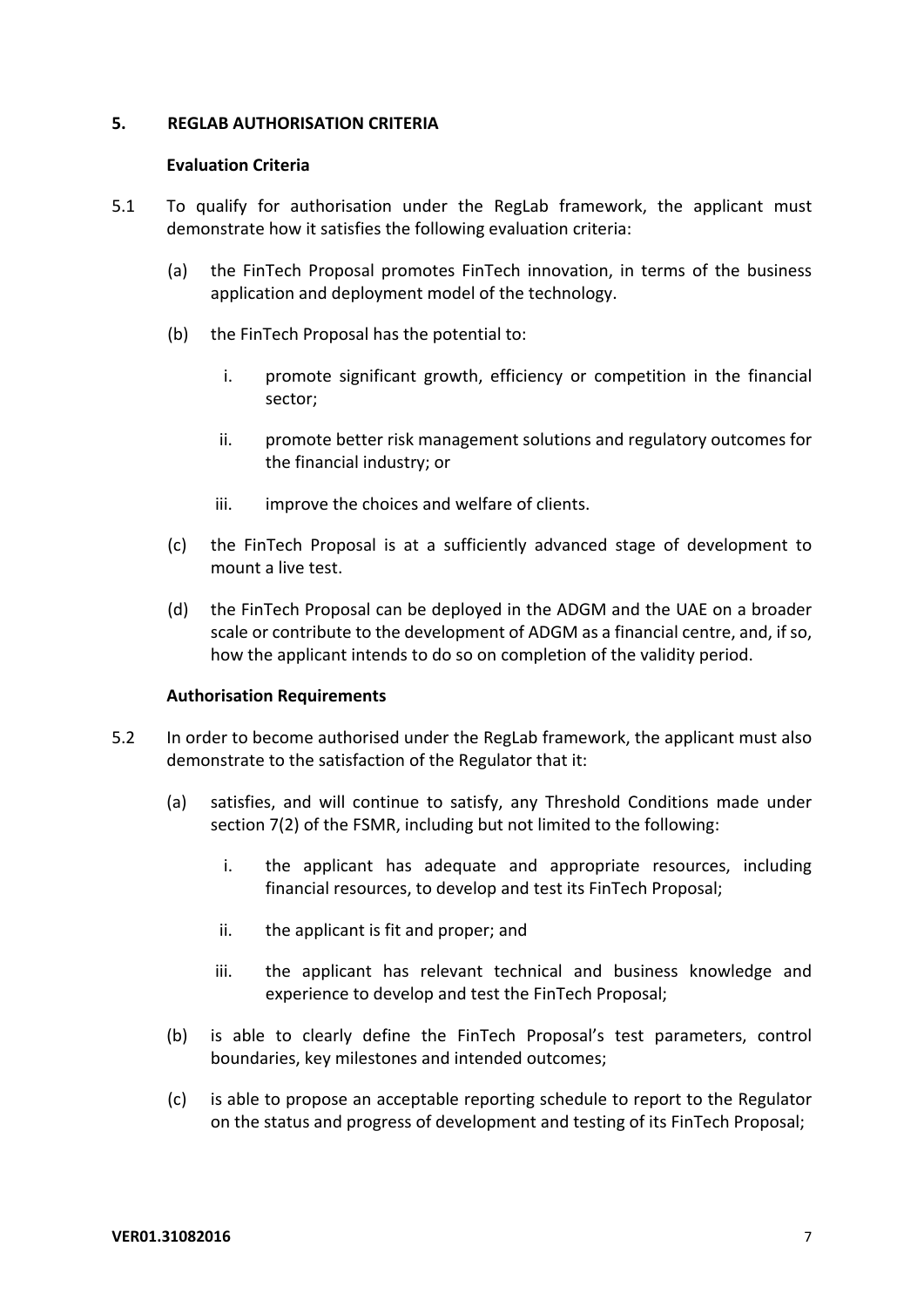- (d) is able to satisfactorily detail the safeguards that have been put in place, and demonstrate how they are appropriate to the FinTech Proposal being tested, the risks that are posed and the type of clients that are likely to be affected by the proposed innovation;
- (e) is able to set out a fair and proper exit strategy for clients should the FinTech Proposal be discontinued, completed or deployed on a broaderscale outside the RegLab; and
- (f) is able to satisfy all applicable ADGM Regulations, Rules, conditions and/or limitations that the Regulator may prescribe.

## **6. APPLICATION PROCESS FOR AUTHORISATION**

- 6.1 If the applicant is suitable participant for the FSRA's RegLab framework (refer to section 3) and meets the authorisation criteria (set out in section 5 above), it can proceed to complete and submit the RegLab Application Form. A copy of the RegLab Application Form is attached at **Appendix A** to this Guidance and can be submitted to the Regulator by email at FinTech@adgm.com.
- 6.2 Once the applicant has submitted its RegLab application form, the Regulator will review the application and inform the applicant whether the FinTech Proposal potentially qualifies for the RegLab.
- 6.3 The Regulator will work with the applicant to determine the specific regulatory requirements and conditions(including test parameters and control boundaries) to be applied to the FinTech solution in question. The applicant will then assess if it is able to meet these requirements.
- 6.4 If the applicant is able and willing to meet the proposed regulatory requirements and conditions, the applicant will be granted an FSP in accordance with section 30 of the FSMR to carry on the Regulated Activity of "Developing Financial Technology Services within the RegLab".
- 6.5 Once the Regulator grants the FSP, the FinTech Participant will be able to develop and test its FinTech product within the parameters and control boundaries agreed upon with the Regulator.
- 6.6 **Figure 1** overleaf depicts the RegLab application process.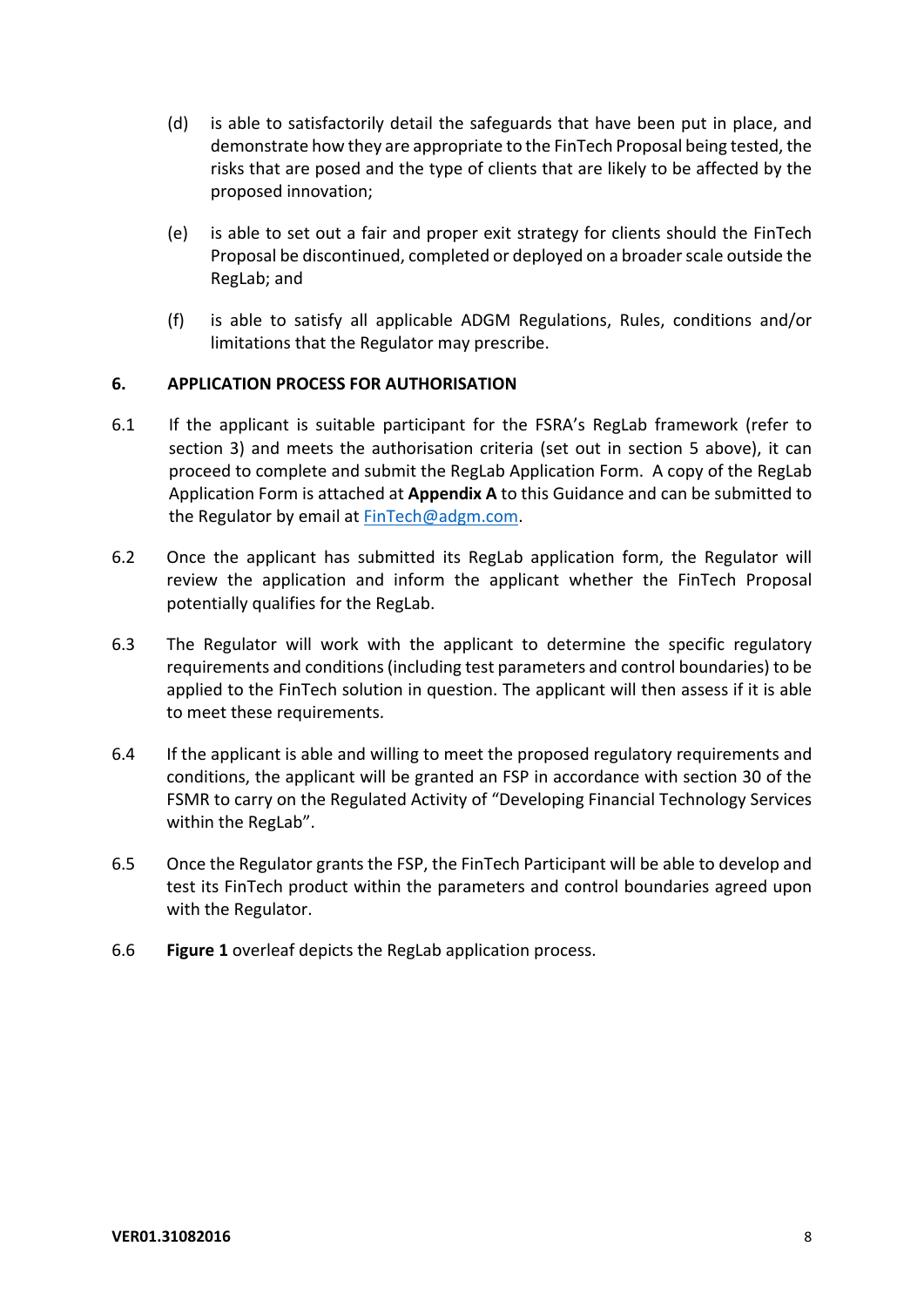

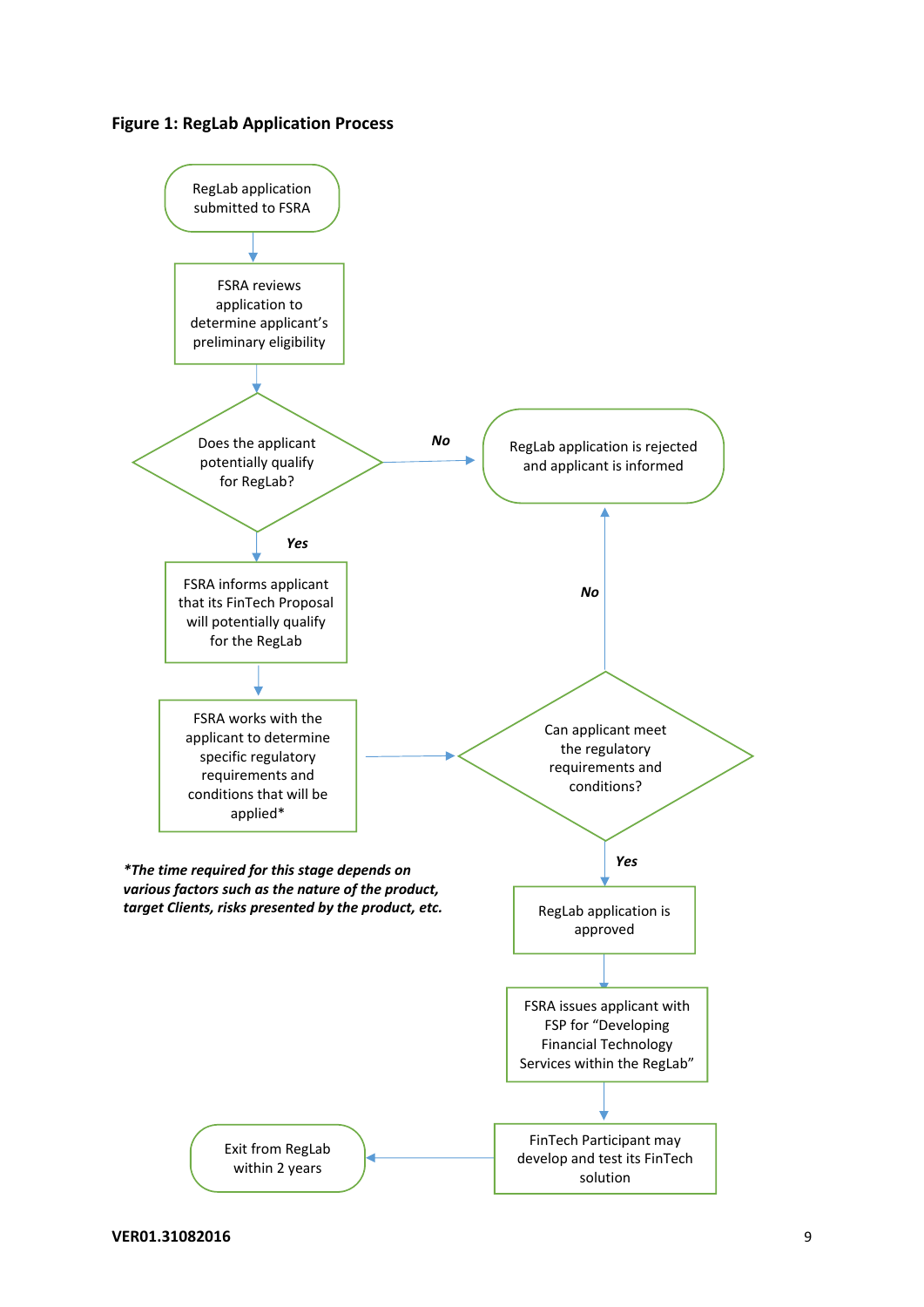# **7. CONDITIONS / LIMITATIONS ON THE FINTECH PARTICIPANTS**

- 7.1 On being granted the FSP to carry on the Regulated Activity of Developing Financial Technology Services within the RegLab, the Regulator may impose limitations or conditions on the FinTech Participant in accordance with sections 30(4) and 35 of the FSMR. These may include, but are not limited to, any of the following:
	- (a) the number and type of Clients with or for whom the FinTech Participant carries on, or intends to carry on the Regulated Activity of Developing Financial Technology Services within the RegLab;
	- (b) the type and size of Client transactions that the FinTech Participant is permitted to enter into;
	- (c) the suitability assessment and Clients' written consent required prior to carrying on the Regulated Activity of Developing Financial Technology Services within the RegLab;
	- (d) the FinTech Participant's ability (if any) to hold or control Client Money and Client Investments;
	- (e) the requirements surrounding the FinTech Participant's handling and protection of Client information;
	- (f) the manner and type of financial promotion that the FinTech Participant may undertake and the associated disclosures that the FinTech Participant is required to make to Clients<sup>1</sup>;
	- (g) the key information required to be contained in a Client Agreement;
	- (h) the prevention of money laundering and countering the financing of terrorism measures that the FinTech Participant is required to implement<sup>2</sup>;
	- (i) the FinTech Participant's capital requirements (if any)<sup>3</sup>;
	- (j) the FinTech Participant's financial and other reporting requirements;
	- (k) any other safeguards to protect the interests of Clients or maintain the safety and soundness of the financial system as the Regulator may prescribe.
- 7.2 FSRA may, at any time through the life‐cycle of the FinTech Proposal, by notice in writing to the FinTech Participant, cancel or vary any condition or restriction imposed

<sup>&</sup>lt;sup>1</sup> Requiring appropriate disclosures to, and consent of clients willing to use the FinTech product in order for clients to make an informed decision.

 $<sup>2</sup>$  If the Regulator has greater concerns regarding a FinTech solution, it may require the FinTech Participant to</sup> appoint an established financial institutions as a sponsor to undertake responsibility for compliance assurance or resolution of any client issue if a test does not perform as expected ‐ e.g. the trial deployment of a robo‐ advisor may be excluded from Anti Money Laundering/Know Your Client due diligence if the consumer opens an investment account with a sponsor bank, which takes on the corresponding regulatory obligations.

<sup>&</sup>lt;sup>3</sup> For example, reducing or waiving capital requirements where the Regulator deems appropriate.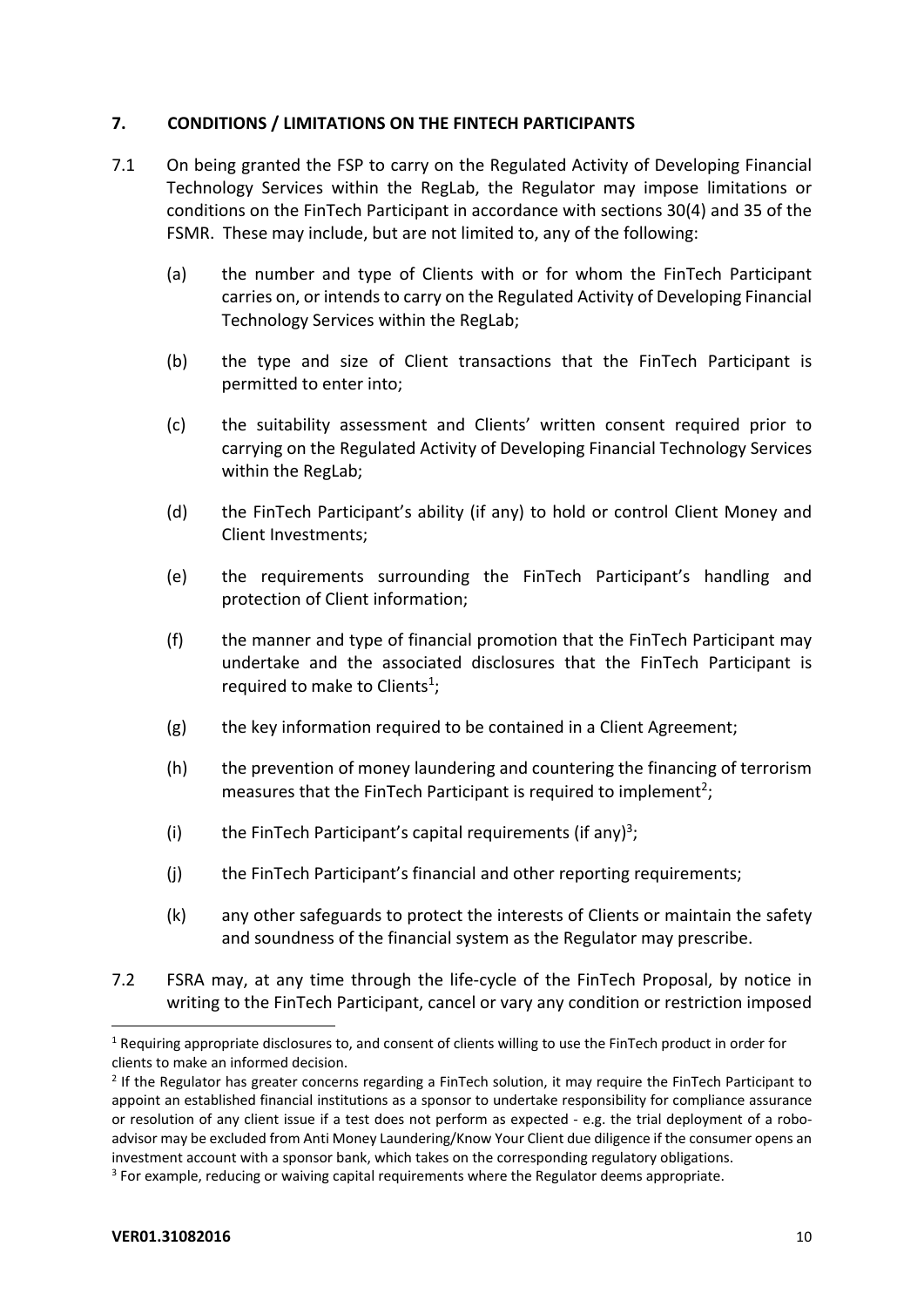on the FinTech Participant or impose such further condition or restriction as it may think fit in accordance with sections 33, 35 and 36 of the FSMR.

# **8. EXITING THE REGLAB**

- 8.1 At the end of the two-year validity period, the FSP for the RegLab will expire.
- 8.2 Unless an application to extend the two-vear validity period is made at least three months before its expiry, or at such time as is otherwise agreed by the Regulator<sup>4</sup>, the FinTech Participant will have to exit the RegLab and choose to either:
	- (a) migrate to the full authorisation and supervisory regime under the FSMR and deploy its FinTech solution on a broader scale; or
	- (b) employ an exit strategy.
- 8.3 The exit strategy of a FinTech Participant may vary according to its commercial needs. For example, the FinTech Participant may choose to cease its business at the end of the validity period, or it may transfer its FinTech product and any clients to other authorised financial institutions.
- 8.4 The two-year validity period of the authorisation granted under the RegLab may only be extended in exceptional circumstances.
- 8.5 In applying for an extension of the validity period, the FinTech Participant shall provide the justifications for extension to the Regulator in such form and manner as FSRA may prescribe.
- 8.6 All applications for an extension of the validity period are to be determined at the Regulator's discretion on a case-by-case basis. The Regulator reserves the right to refuse an application for an extension of the validity period if it is of the view that it is desirable to do so in order to further one or more of its regulatory objectives.

## **Cancellation of the FSP**

- 8.7 FSRA may cancel the FSP on the application of the FinTech Participant, in accordance with section 32 of the FSMR, or on the initiative of the Regulator, in accordance with section 33 of the FSMR, if it appears to the Regulator that:
	- (a) the FinTech Participant is failing, or is likely to fail, to satisfy the Threshold Conditions made under section 7(2) of the FSMR and set out in paragraph 5.2(a) of this Guidance;
	- (b) it is desirable to exercise this power to further one or more of the Regulator's objectives, including, for example, if:

<sup>4</sup> Please refer to paragraphs 8.5‐8.6 of this Guidance.